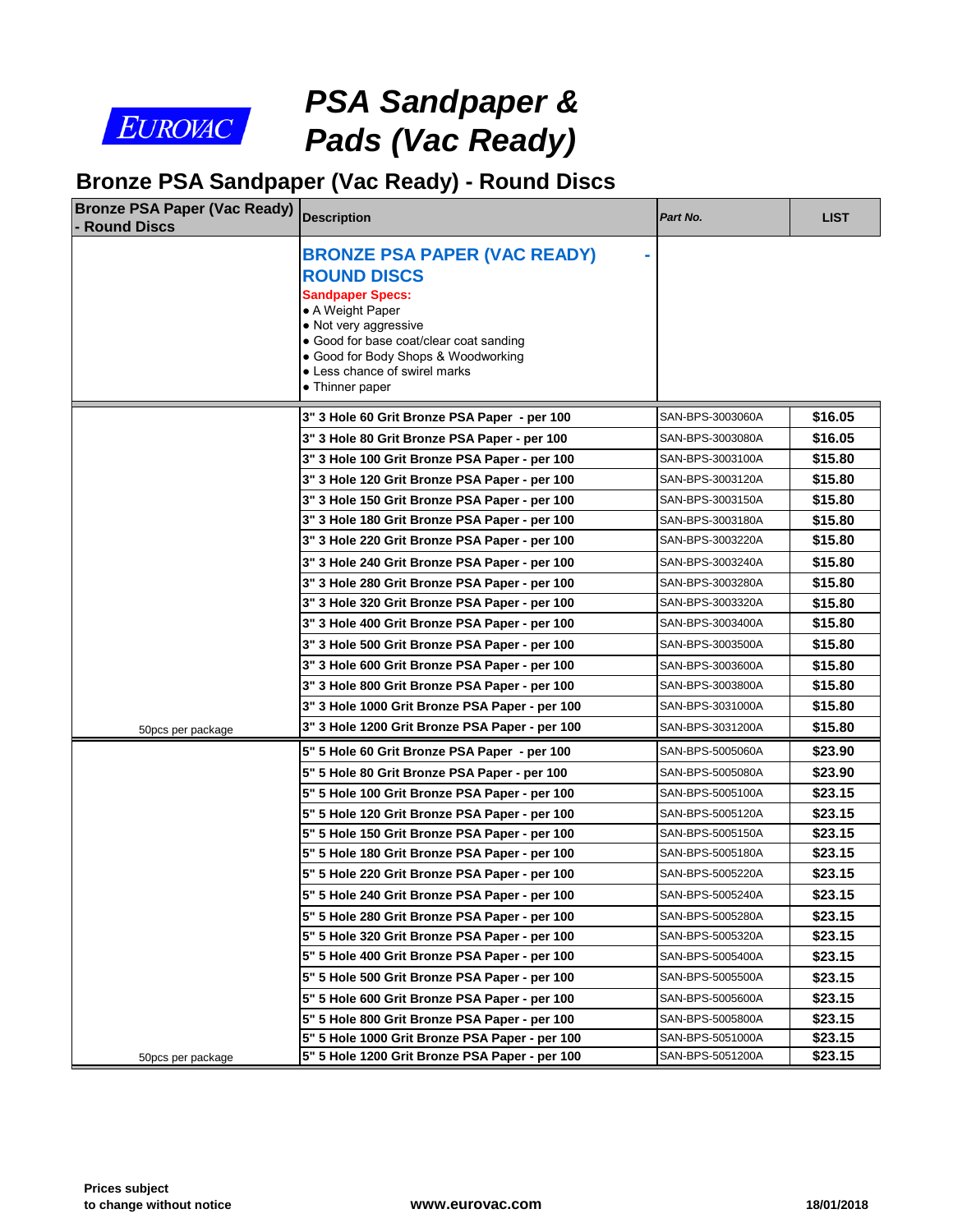|                   | 6" 6 Hole 60 Grit Bronze PSA Paper - per 100   | SAN-BPS-6006060A |
|-------------------|------------------------------------------------|------------------|
|                   | 6" 6 Hole 80 Grit Bronze PSA Paper - per 100   | SAN-BPS-6006080A |
|                   | 6" 6 Hole 100 Grit Bronze PSA Paper - per 100  | SAN-BPS-6006100A |
|                   | 6" 6 Hole 120 Grit Bronze PSA Paper - per 100  | SAN-BPS-6006120A |
|                   | 6" 6 Hole 150 Grit Bronze PSA Paper - per 100  | SAN-BPS-6006150A |
|                   | 6" 6 Hole 180 Grit Bronze PSA Paper - per 100  | SAN-BPS-6006180A |
|                   | 6" 6 Hole 220 Grit Bronze PSA Paper - per 100  | SAN-BPS-6006220A |
|                   | 6" 6 Hole 240 Grit Bronze PSA Paper - per 100  | SAN-BPS-6006240A |
|                   | 6" 6 Hole 280 Grit Bronze PSA Paper - per 100  | SAN-BPS-6006280A |
|                   | 6" 6 Hole 320 Grit Bronze PSA Paper - per 100  | SAN-BPS-6006320A |
|                   | 6" 6 Hole 400 Grit Bronze PSA Paper - per 100  | SAN-BPS-6006400A |
|                   | 6" 6 Hole 500 Grit Bronze PSA Paper - per 100  | SAN-BPS-6006500A |
|                   | 6" 6 Hole 600 Grit Bronze PSA Paper - per 100  | SAN-BPS-6006600A |
|                   | 6" 6 Hole 800 Grit Bronze PSA Paper - per 100  | SAN-BPS-6006800A |
|                   | 6" 6 Hole 1000 Grit Bronze PSA Paper - per 100 | SAN-BPS-6061000A |
| 50pcs per package | 6" 6 Hole 1200 Grit Bronze PSA Paper - per 100 | SAN-BPS-6061200A |
|                   | 8" 9 Hole 60 Grit Bronze PSA Paper - per 100   | SAN-BPS-8009060A |
|                   | 8" 9 Hole 80 Grit Bronze PSA Paper - per 100   | SAN-BPS-8009080A |
|                   | 8" 9 Hole 100 Grit Bronze PSA Paper - per 100  | SAN-BPS-8009100A |
|                   | 8" 9 Hole 120 Grit Bronze PSA Paper - per 100  | SAN-BPS-8009120A |
|                   | 8" 9 Hole 150 Grit Bronze PSA Paper - per 100  | SAN-BPS-8009150A |
|                   | 8" 9 Hole 180 Grit Bronze PSA Paper - per 100  | SAN-BPS-8009180A |
|                   | 8" 9 Hole 220 Grit Bronze PSA Paper - per 100  | SAN-BPS-8009220A |
|                   | 8" 9 Hole 240 Grit Bronze PSA Paper - per 100  | SAN-BPS-8009240A |
|                   | 8" 9 Hole 280 Grit Bronze PSA Paper - per 100  | SAN-BPS-8009280A |
| 50pcs per package | 8" 9 Hole 320 Grit Bronze PSA Paper - per 100  | SAN-BPS-8009320A |
|                   |                                                |                  |

#### **Silver PSA Sandpaper (Vac Ready) - Round Discs**

| Silver PSA Paper (Vac Ready) -<br><b>Round Discs</b> | <b>IDescription</b>                                                                                                                                                                                                                                                                                                | Part No. |  |
|------------------------------------------------------|--------------------------------------------------------------------------------------------------------------------------------------------------------------------------------------------------------------------------------------------------------------------------------------------------------------------|----------|--|
|                                                      | <b>SILVER PSA PAPER (VAC READY) - DISCS</b><br><b>Sandpaper Specs:</b><br>B Weight Paper<br>• More aggressive than Grey Paper<br>• Aggressive nature is achieved in how the paper is<br>glued/bonded<br>• Good for Fiberglass<br>• Cuts very fast<br>Notes:<br> ● PSA = Pressure Sensitive Adhesive (Sticky Paper) |          |  |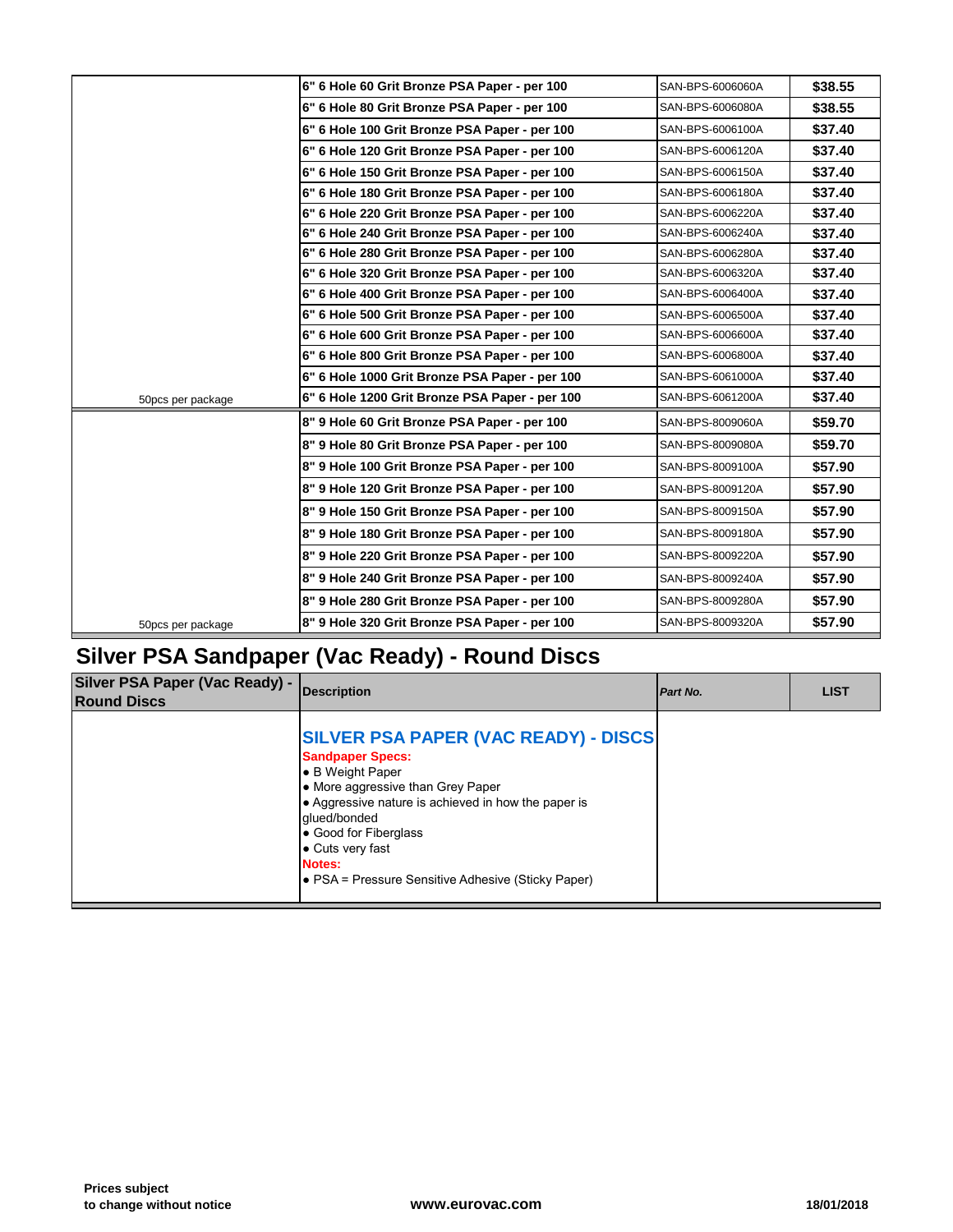|                   | 3" 3 Hole 60 Grit Silver PSA Paper - per 100   | SAN-SPS-3003060B |
|-------------------|------------------------------------------------|------------------|
|                   | 3" 3 Hole 80 Grit Silver PSA Paper - per 100   | SAN-SPS-3003080B |
|                   | 3" 3 Hole 100 Grit Silver PSA Paper - per 100  | SAN-SPS-3003100B |
|                   | 3" 3 Hole 120 Grit Silver PSA Paper - per 100  | SAN-SPS-3003120B |
|                   | 3" 3 Hole 150 Grit Silver PSA Paper - per 100  | SAN-SPS-3003150B |
|                   | 3" 3 Hole 180 Grit Silver PSA Paper - per 100  | SAN-SPS-3003180B |
|                   | 3" 3 Hole 220 Grit Silver PSA Paper - per 100  | SAN-SPS-3003220B |
|                   | 3" 3 Hole 240 Grit Silver PSA Paper - per 100  | SAN-SPS-3003240B |
|                   | 3" 3 Hole 280 Grit Silver PSA Paper - per 100  | SAN-SPS-3003280B |
|                   | 3" 3 Hole 320 Grit Silver PSA Paper - per 100  | SAN-SPS-3003320B |
|                   | 3" 3 Hole 400 Grit Silver PSA Paper - per 100  | SAN-SPS-3003400B |
|                   | 3" 3 Hole 500 Grit Silver PSA Paper - per 100  | SAN-SPS-3003500B |
|                   | 3" 3 Hole 600 Grit Silver PSA Paper - per 100  | SAN-SPS-3003600B |
|                   | 3" 3 Hole 800 Grit Silver PSA Paper - per 100  | SAN-SPS-3003800B |
|                   | 3" 3 Hole 1000 Grit Silver PSA Paper - per 100 | SAN-SPS-3031000B |
| 50pcs per package | 3" 3 Hole 1200 Grit Silver PSA Paper - per 100 | SAN-SPS-3031200B |
|                   | 5" 5 Hole 60 Grit Silver PSA Paper - per 100   | SAN-SPS-5005060B |
|                   | 5" 5 Hole 80 Grit Silver PSA Paper - per 100   | SAN-SPS-5005080B |
|                   | 5" 5 Hole 100 Grit Silver PSA Paper - per 100  | SAN-SPS-5005100B |
|                   | 5" 5 Hole 120 Grit Silver PSA Paper - per 100  | SAN-SPS-5005120B |
|                   | 5" 5 Hole 150 Grit Silver PSA Paper - per 100  | SAN-SPS-5005150B |
|                   | 5" 5 Hole 180 Grit Silver PSA Paper - per 100  | SAN-SPS-5005180B |
|                   | 5" 5 Hole 220 Grit Silver PSA Paper - per 100  | SAN-SPS-5005220B |
|                   | 5" 5 Hole 240 Grit Silver PSA Paper - per 100  | SAN-SPS-5005240B |
|                   | 5" 5 Hole 280 Grit Silver PSA Paper - per 100  | SAN-SPS-5005280B |
|                   | 5" 5 Hole 320 Grit Silver PSA Paper - per 100  | SAN-SPS-5005320B |
|                   | 5" 5 Hole 400 Grit Silver PSA Paper - per 100  | SAN-SPS-5005400B |
|                   | 5" 5 Hole 500 Grit Silver PSA Paper - per 100  | SAN-SPS-5005500B |
|                   | 5" 5 Hole 600 Grit Silver PSA Paper - per 100  | SAN-SPS-5005600B |
|                   | 5" 5 Hole 800 Grit Silver PSA Paper - per 100  | SAN-SPS-5005800B |
|                   | 5" 5 Hole 1000 Grit Silver PSA Paper - per 100 | SAN-SPS-50051000 |
| 50pcs per package | 5" 5 Hole 1200 Grit Silver PSA Paper - per 100 | SAN-SPS-5051200B |
|                   | 6" 6 Hole 60 Grit Silver PSA Paper - per 100   | SAN-SPS-6006060B |
|                   | 6" 6 Hole 80 Grit Silver PSA Paper - per 100   | SAN-SPS-6006080B |
|                   | 6" 6 Hole 100 Grit Silver PSA Paper - per 100  | SAN-SPS-6006100B |
|                   | 6" 6 Hole 120 Grit Silver PSA Paper - per 100  | SAN-SPS-6006120B |
|                   | 6" 6 Hole 150 Grit Silver PSA Paper - per 100  | SAN-SPS-6006150B |
|                   | 6" 6 Hole 180 Grit Silver PSA Paper - per 100  | SAN-SPS-6006180B |
|                   | 6" 6 Hole 220 Grit Silver PSA Paper - per 100  | SAN-SPS-6006220B |
|                   | 6" 6 Hole 240 Grit Silver PSA Paper - per 100  | SAN-SPS-6006240B |
|                   | 6" 6 Hole 280 Grit Silver PSA Paper - per 100  | SAN-SPS-6006280B |
|                   | 6" 6 Hole 320 Grit Silver PSA Paper - per 100  | SAN-SPS-6006320B |
|                   | 6" 6 Hole 400 Grit Silver PSA Paper - per 100  | SAN-SPS-6006400B |
|                   | 6" 6 Hole 500 Grit Silver PSA Paper - per 100  | SAN-SPS-6006500B |
|                   | 6" 6 Hole 600 Grit Silver PSA Paper - per 100  | SAN-SPS-6006600B |
|                   | 6" 6 Hole 800 Grit Silver PSA Paper - per 100  | SAN-SPS-6006800B |
|                   |                                                |                  |
|                   | 6" 6 Hole 1000 Grit Silver PSA Paper - per 100 | SAN-SPS-6061000B |
| 50pcs per package | 6" 6 Hole 1200 Grit Silver PSA Paper - per 100 | SAN-SPS-6061000B |
|                   |                                                |                  |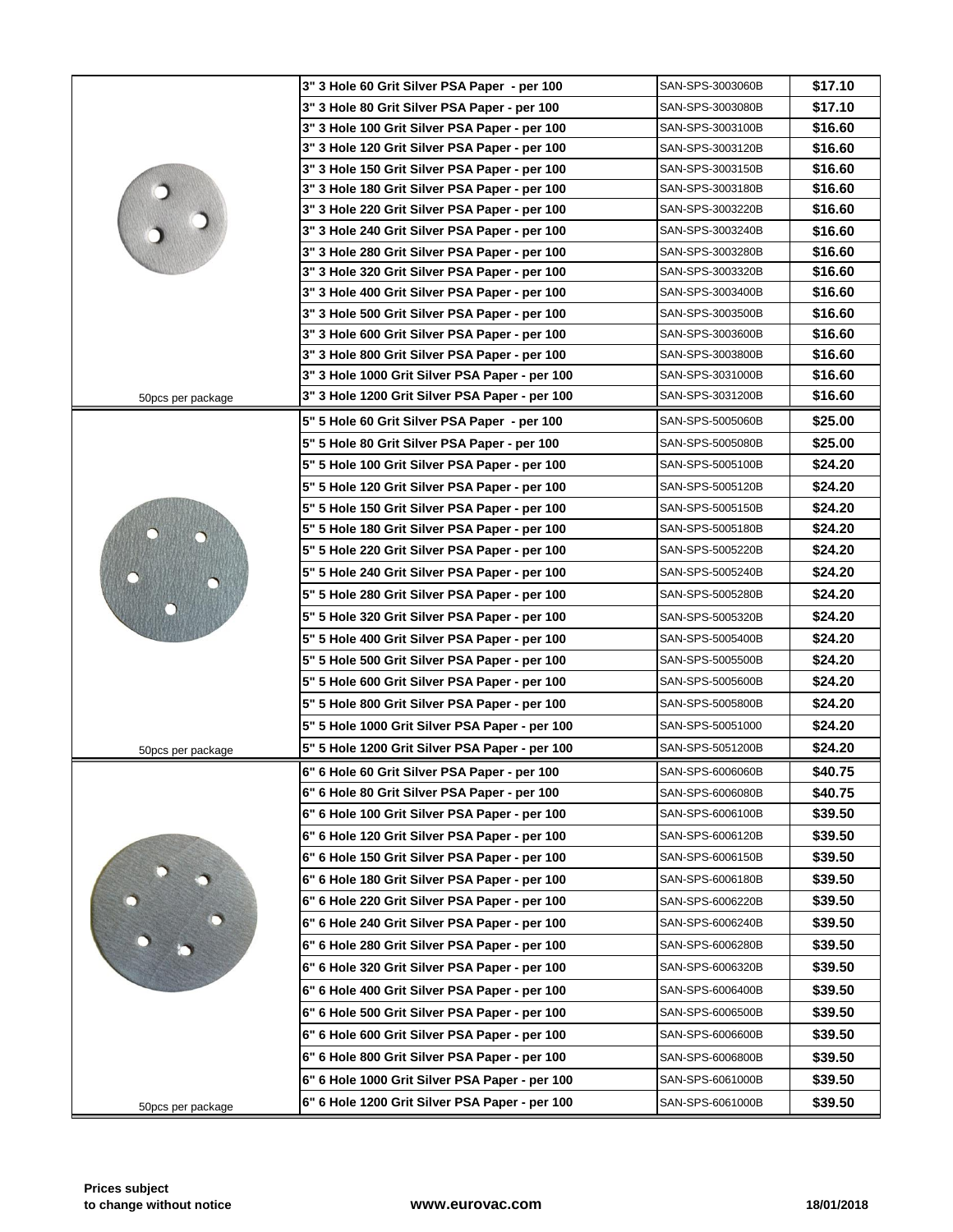|                   | 8" 9 Hole 60 Grit Silver PSA Paper - per 100  | SAN-SPS-8009060B        |
|-------------------|-----------------------------------------------|-------------------------|
|                   | 8" 9 Hole 80 Grit Silver PSA Paper - per 100  | SAN-SPS-8009080B        |
|                   | 8" 9 Hole 100 Grit Silver PSA Paper - per 100 | SAN-SPS-8009100B        |
|                   | 8" 9 Hole 120 Grit Silver PSA Paper - per 100 | <b>SAN-SPS-8009120B</b> |
|                   | 8" 9 Hole 150 Grit Silver PSA Paper - per 100 | SAN-SPS-8009150B        |
|                   | 8" 9 Hole 180 Grit Silver PSA Paper - per 100 | ISAN-SPS-8009180B       |
|                   | 8" 9 Hole 220 Grit Silver PSA Paper - per 100 | SAN-SPS-8009220B        |
|                   | 8" 9 Hole 240 Grit Silver PSA Paper - per 100 | SAN-SPS-8009240B        |
|                   | 8" 9 Hole 280 Grit Silver PSA Paper - per 100 | SAN-SPS-8009280B        |
| 50pcs per package | 8" 9 Hole 320 Grit Silver PSA Paper - per 100 | SAN-SPS-8009320B        |
|                   |                                               |                         |

### **Gold PSA Sandpaper (Vac Ready) - Round Discs**

| <b>Gold PSA Paper (Vac Ready) -</b><br><b>Round Discs</b> | <b>Description</b>                                                                                                                                                                                                                                                                         | Part No.         |
|-----------------------------------------------------------|--------------------------------------------------------------------------------------------------------------------------------------------------------------------------------------------------------------------------------------------------------------------------------------------|------------------|
|                                                           | <b>GOLD PSA PAPER (VAC READY) - DISCS</b><br><b>Sandpaper Specs:</b><br>• C Weight Paper<br>• Anti-clog - Higher Sanding Efficiency<br>• Suitable For Quick Change Sanding, Polishing On Paint &<br><b>Curved Surfaces</b><br>Notes:<br>• PSA = Pressure Sensitive Adhesive (Sticky Paper) |                  |
|                                                           | 3" 3 Hole 60 Grit Gold PSA Paper - per 100                                                                                                                                                                                                                                                 | SAN-YPS-3003060C |
|                                                           | 3" 3 Hole 80 Grit Gold PSA Paper - per 100                                                                                                                                                                                                                                                 | SAN-YPS-3003080C |
|                                                           | 3" 3 Hole 100 Grit Gold PSA Paper - per 100                                                                                                                                                                                                                                                | SAN-YPS-3003100C |
|                                                           | 3" 3 Hole 120 Grit Gold PSA Paper - per 100                                                                                                                                                                                                                                                | SAN-YPS-3003120C |
|                                                           | 3" 3 Hole 150 Grit Gold PSA Paper - per 100                                                                                                                                                                                                                                                | SAN-YPS-3003150C |
|                                                           | 3" 3 Hole 180 Grit Gold PSA Paper - per 100                                                                                                                                                                                                                                                | SAN-YPS-3003180C |
|                                                           | 3" 3 Hole 220 Grit Gold PSA Paper - per 100                                                                                                                                                                                                                                                | SAN-YPS-3003220C |
|                                                           | 3" 3 Hole 240 Grit Gold PSA Paper - per 100                                                                                                                                                                                                                                                | SAN-YPS-3003240C |
|                                                           | 3" 3 Hole 280 Grit Gold PSA Paper - per 100                                                                                                                                                                                                                                                | SAN-YPS-3003280C |
|                                                           | 3" 3 Hole 320 Grit Gold PSA Paper - per 100                                                                                                                                                                                                                                                | SAN-YPS-3003320C |
|                                                           | 3" 3 Hole 400 Grit Gold PSA Paper - per 100                                                                                                                                                                                                                                                | SAN-YPS-3003400C |
|                                                           | 3" 3 Hole 500 Grit Gold PSA Paper - per 100                                                                                                                                                                                                                                                | SAN-YPS-3003500C |
|                                                           | 3" 3 Hole 600 Grit Gold PSA Paper - per 100                                                                                                                                                                                                                                                | SAN-YPS-3003600C |
|                                                           | 3" 3 Hole 800 Grit Gold PSA Paper - per 100                                                                                                                                                                                                                                                | SAN-YPS-3003800C |
|                                                           | 3" 3 Hole 1000 Grit Gold PSA Paper - per 100                                                                                                                                                                                                                                               | SAN-YPS-3031000C |
| 50pcs per package                                         | 3" 3 Hole 1200 Grit Gold PSA Paper - per 100                                                                                                                                                                                                                                               | SAN-YPS-3031200C |
|                                                           | 5" 5 Hole 60 Grit Gold PSA Paper - per 100                                                                                                                                                                                                                                                 | SAN-YPS-5005060C |
|                                                           | 5" 5 Hole 80 Grit Gold PSA Paper - per 100                                                                                                                                                                                                                                                 | SAN-YPS-5005080C |
|                                                           | 5" 5 Hole 100 Grit Gold PSA Paper - per 100                                                                                                                                                                                                                                                | SAN-YPS-5005100C |
|                                                           | 5" 5 Hole 120 Grit Gold PSA Paper - per 100                                                                                                                                                                                                                                                | SAN-YPS-5005120C |
|                                                           | 5" 5 Hole 150 Grit Gold PSA Paper - per 100                                                                                                                                                                                                                                                | SAN-YPS-5005150C |
|                                                           | 5" 5 Hole 180 Grit Gold PSA Paper - per 100                                                                                                                                                                                                                                                | SAN-YPS-5005180C |
|                                                           | 5" 5 Hole 220 Grit Gold PSA Paper - per 100                                                                                                                                                                                                                                                | SAN-YPS-5005220C |
|                                                           | 5" 5 Hole 240 Grit Gold PSA Paper - per 100                                                                                                                                                                                                                                                | SAN-YPS-5005240C |
|                                                           | 5" 5 Hole 280 Grit Gold PSA Paper - per 100                                                                                                                                                                                                                                                | SAN-YPS-5005280C |
|                                                           | 5" 5 Hole 320 Grit Gold PSA Paper - per 100                                                                                                                                                                                                                                                | SAN-YPS-5005320C |
|                                                           | 5" 5 Hole 400 Grit Gold PSA Paper - per 100                                                                                                                                                                                                                                                | SAN-YPS-5005400C |
|                                                           |                                                                                                                                                                                                                                                                                            |                  |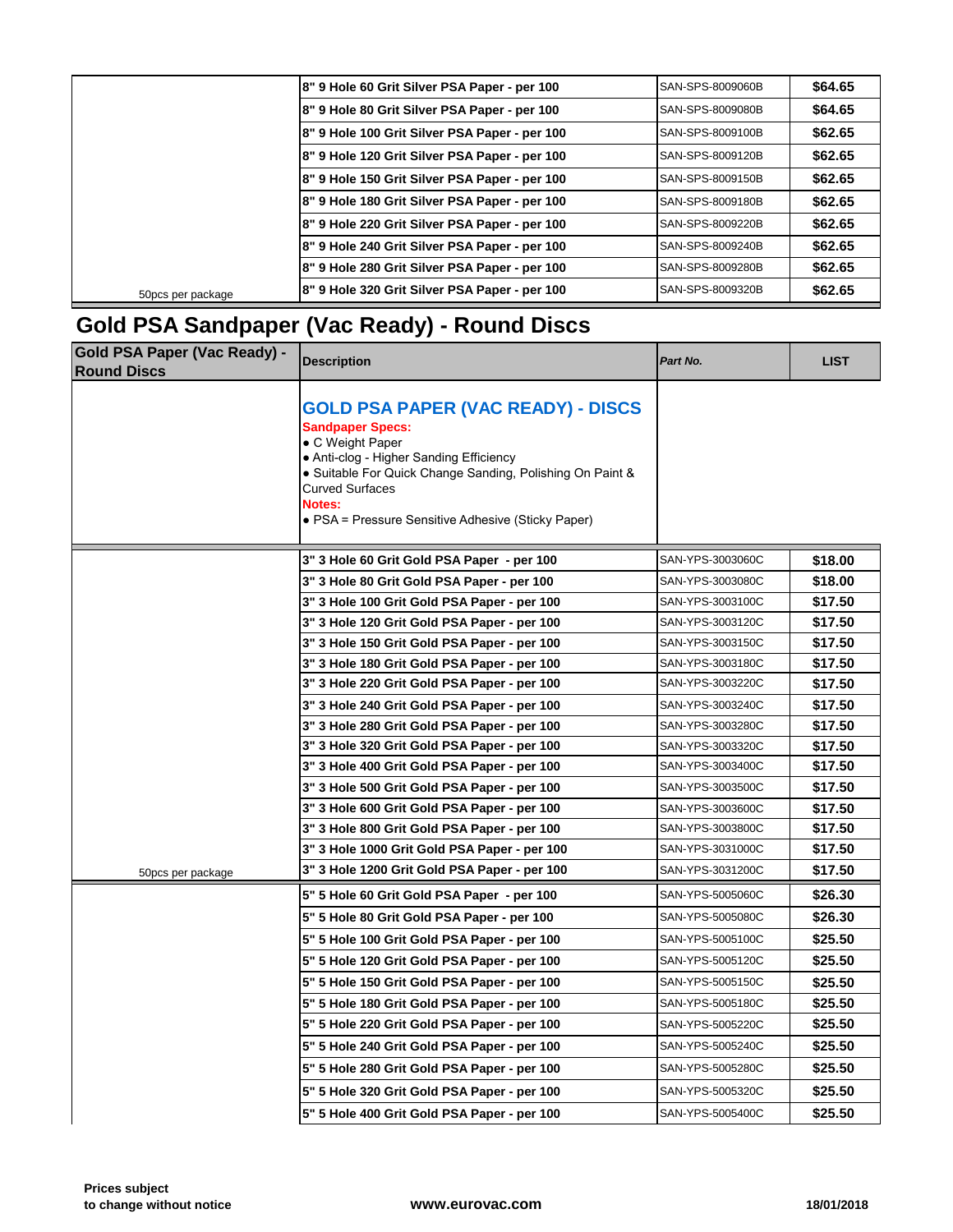|                   | 5" 5 Hole 500 Grit Gold PSA Paper - per 100  | SAN-YPS-5005500C |
|-------------------|----------------------------------------------|------------------|
|                   | 5" 5 Hole 600 Grit Gold PSA Paper - per 100  | SAN-YPS-5005600C |
|                   | 5" 5 Hole 800 Grit Gold PSA Paper - per 100  | SAN-YPS-5005800C |
|                   | 5" 5 Hole 1000 Grit Gold PSA Paper - per 100 | SAN-YPS-5051000C |
| 50pcs per package | 5" 5 Hole 1200 Grit Gold PSA Paper - per 100 | SAN-YPS-5051200C |
|                   | 6" 6 Hole 60 Grit Gold PSA Paper - per 100   | SAN-YPS-6006060C |
|                   | 6" 6 Hole 80 Grit Gold PSA Paper - per 100   | SAN-YPS-6006080C |
|                   | 6" 6 Hole 100 Grit Gold PSA Paper - per 100  | SAN-YPS-6006100C |
|                   | 6" 6 Hole 120 Grit Gold PSA Paper - per 100  | SAN-YPS-6006120C |
|                   | 6" 6 Hole 150 Grit Gold PSA Paper - per 100  | SAN-YPS-6006150C |
| $\bullet$         | 6" 6 Hole 180 Grit Gold PSA Paper - per 100  | SAN-YPS-6006180C |
|                   | 6" 6 Hole 220 Grit Gold PSA Paper - per 100  | SAN-YPS-6006220C |
|                   | 6" 6 Hole 240 Grit Gold PSA Paper - per 100  | SAN-YPS-6006240C |
|                   | 6" 6 Hole 280 Grit Gold PSA Paper - per 100  | SAN-YPS-6006280C |
|                   | 6" 6 Hole 320 Grit Gold PSA Paper - per 100  | SAN-YPS-6006320C |
|                   | 6" 6 Hole 400 Grit Gold PSA Paper - per 100  | SAN-YPS-6006400C |
|                   | 6" 6 Hole 500 Grit Gold PSA Paper - per 100  | SAN-YPS-6006500C |
|                   | 6" 6 Hole 600 Grit Gold PSA Paper - per 100  | SAN-YPS-6006600C |
|                   | 6" 6 Hole 800 Grit Gold PSA Paper - per 100  | SAN-YPS-6006800C |
|                   | 6" 6 Hole 1000 Grit Gold PSA Paper - per 100 | SAN-YPS-6061000C |
| 50pcs per package | 6" 6 Hole 1200 Grit Gold PSA Paper - per 100 | SAN-YPS-6061200C |
|                   | 8" 9 Hole 60 Grit Gold PSA Paper - per 100   | SAN-YPS-8009060C |
|                   | 8" 9 Hole 80 Grit Gold PSA Paper - per 100   | SAN-YPS-8009080C |
|                   | 8" 9 Hole 100 Grit Gold PSA Paper - per 100  | SAN-YPS-8009100C |
|                   | 8" 9 Hole 120 Grit Gold PSA Paper - per 100  | SAN-YPS-8009120C |
|                   | 8" 9 Hole 150 Grit Gold PSA Paper - per 100  | SAN-YPS-8009150C |
|                   | 8" 9 Hole 180 Grit Gold PSA Paper - per 100  | SAN-YPS-8009180C |
|                   | 8" 9 Hole 220 Grit Gold PSA Paper - per 100  | SAN-YPS-8009220C |
|                   | 8" 9 Hole 240 Grit Gold PSA Paper - per 100  | SAN-YPS-8009240C |
|                   | 8" 9 Hole 280 Grit Gold PSA Paper - per 100  | SAN-YPS-8009280C |
| 50pcs per package | 8" 9 Hole 320 Grit Gold PSA Paper - per 100  | SAN-YPS-8009320C |
|                   |                                              |                  |

### **Rugged Resin PSA Sandpaper (Vac Ready) - Discs**

| <b>Rugged Resin PSA Paper (Vac</b><br><b>Ready</b> ) - Discs | <b>IDescription</b>                                                                                                                                                                                                                                                                                                                                            | <b>Part No.</b>  |
|--------------------------------------------------------------|----------------------------------------------------------------------------------------------------------------------------------------------------------------------------------------------------------------------------------------------------------------------------------------------------------------------------------------------------------------|------------------|
|                                                              | <b>RUGGED RESIN PSA PAPER (VAC</b><br><b>READY) - DISCS</b><br><b>Sandpaper Specs:</b><br>$\bullet$ E Weight Paper<br>• Extremly durable & aggressive<br>• Not very flexible<br>• Heavy duty applications<br>• Typically not used beyond 120gr<br><b>Notes:</b><br>• Higher grits available upon request<br>• PSA = Pressure Sensitive Adhesive (Sticky Paper) |                  |
|                                                              | 3" 3 Hole 40 Grit Rugged Resin PSA Paper - per 100                                                                                                                                                                                                                                                                                                             | SAN-RPS-3003040E |
|                                                              | 3" 3 Hole 50 Grit Rugged Resin PSA Paper - per 100                                                                                                                                                                                                                                                                                                             | SAN-RPS-3003050E |
|                                                              |                                                                                                                                                                                                                                                                                                                                                                |                  |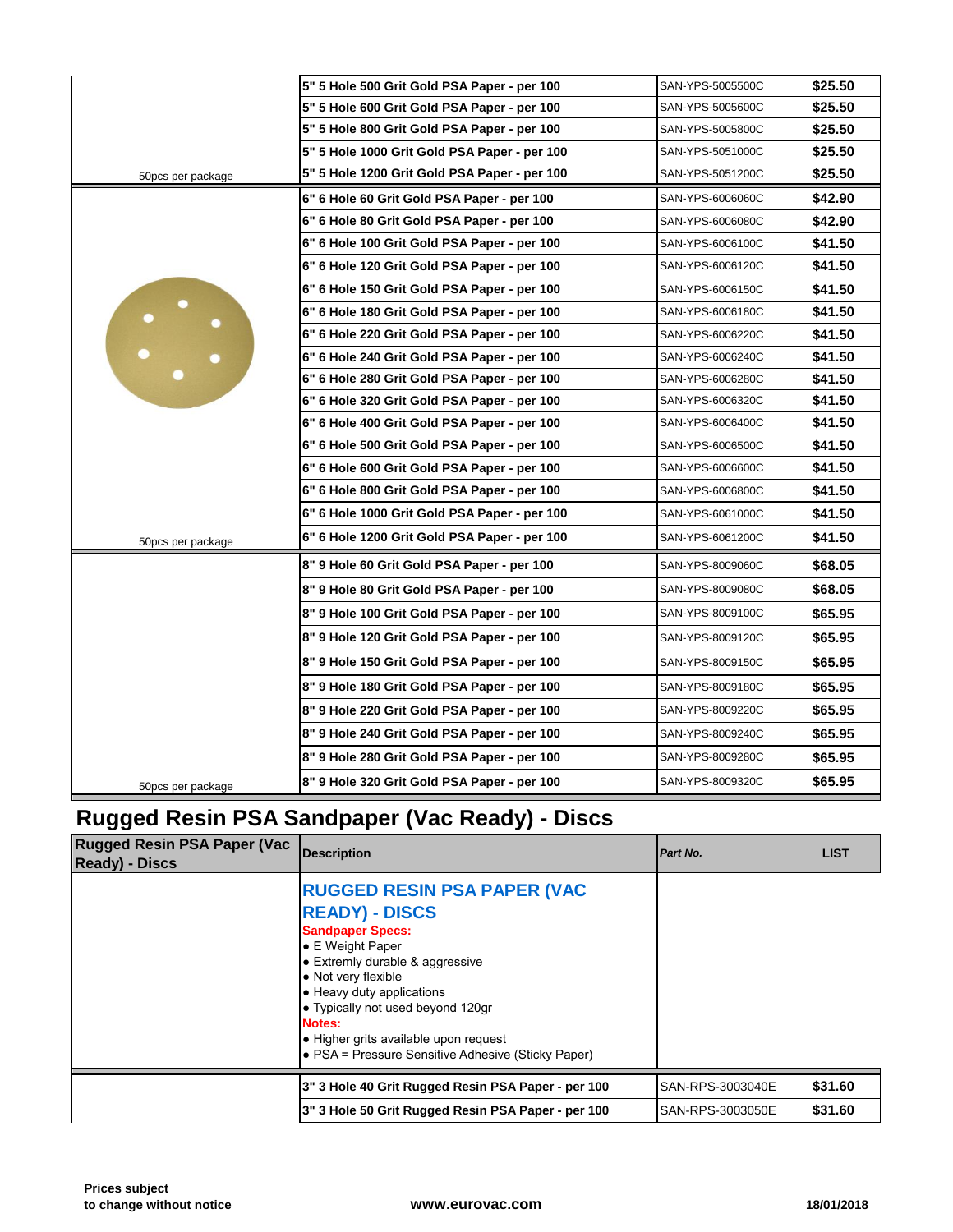|                   | 3" 3 Hole 60 Grit Rugged Resin PSA Paper - per 100  | SAN-RPS-3003060E |
|-------------------|-----------------------------------------------------|------------------|
|                   | 3" 3 Hole 80 Grit Ruged Resin PSA Paper - per 100   | SAN-RPS-3003080E |
|                   | 3" 3 Hole 100 Grit Rugged Resin PSA Paper - per 100 | SAN-RPS-3003100E |
| 50pcs per package | 3" 3 Hole 120 Grit Rugged Resin PSA Paper - per 100 | SAN-RPS-3003120E |
|                   | 5" 5 Hole 40 Grit Rugged Resin PSA Paper - per 100  | SAN-RPS-5005040E |
|                   | 5" 5 Hole 50 Grit Rugged Resin PSA Paper - per 100  | SAN-RPS-5005050E |
|                   | 5" 5 Hole 60 Grit Rugged Resin PSA Paper - per 100  | SAN-RPS-5005060E |
|                   | 5" 5 Hole 80 Grit Ruged Resin PSA Paper - per 100   | SAN-RPS-5005080E |
|                   | 5" 5 Hole 100 Grit Rugged Resin PSA Paper - per 100 | SAN-RPS-5005100E |
| 50pcs per package | 5" 5 Hole 120 Grit Rugged Resin PSA Paper - per 100 | SAN-RPS-5005120E |
|                   | 6" 6 Hole 40 Grit Rugged Resin PSA Paper - per 100  | SAN-RPS-6006040E |
|                   | 6" 6 Hole 50 Grit Rugged Resin PSA Paper - per 100  | SAN-RPS-6006050E |
|                   | 6" 6 Hole 60 Grit Rugged Resin PSA Paper - per 100  | SAN-RPS-6006060E |
|                   | 6" 6 Hole 80 Grit Ruged Resin PSA Paper - per 100   | SAN-RPS-6006080E |
|                   | 6" 6 Hole 100 Grit Rugged Resin PSA Paper - per 100 | SAN-RPS-6006100E |
| 50pcs per package | 6" 6 Hole 120 Grit Rugged Resin PSA Paper - per 100 | SAN-RPS-6006120E |
|                   | 8" 9 Hole 40 Grit Rugged Resin PSA Paper - per 100  | SAN-RPS-8009040E |
|                   | 8" 9 Hole 50 Grit Rugged Resin PSA Paper - per 100  | SAN-RPS-8009050E |
|                   | 8" 9 Hole 60 Grit Rugged Resin PSA Paper - per 100  | SAN-RPS-8009060E |
|                   | 8" 9 Hole 80 Grit Rugged Resin PSA Paper - per 100  | SAN-RPS-8009080E |
|                   | 8" 9 Hole 100 Grit Rugged Resin PSA Paper - per 100 | SAN-RPS-8009100E |
| 50pcs per package | 8" 9 Hole 120 Grit Rugged Resin PSA Paper - per 100 | SAN-RPS-8009120E |
|                   |                                                     |                  |

## **Bronze PSA Sandpaper (Vac Ready) - Sheets**

| <b>Bronze PSA Paper (Vac Ready)</b><br><b>Sheets</b> | <b>Description</b>                                                                                                                                                                                                                                                                                                                                                            | Part No.         |
|------------------------------------------------------|-------------------------------------------------------------------------------------------------------------------------------------------------------------------------------------------------------------------------------------------------------------------------------------------------------------------------------------------------------------------------------|------------------|
|                                                      | <b>BRONZE PSA PAPER (VAC READY) -</b><br><b>SHEETS</b><br><b>Sandpaper Specs:</b><br>• A Weight Paper<br>• Not very aggressive<br>• Good for base coat/clear coat sanding<br>• Good for Body Shops & Woodworking<br>• Less chance of swirel marks<br>• Thinner paper<br>Notes:<br>• Higher grits available upon request<br>• PSA = Pressure Sensitive Adhesive (Sticky Paper) |                  |
|                                                      | 2 3/4" x 16" 18 Hole 60 Grit Longboard Bronze PSA Paper -<br>per 100                                                                                                                                                                                                                                                                                                          | SAN-BPS-LF18060A |
|                                                      | 2 3/4" x 16" 18 Hole 80 Grit Longboard Bronze PSA Paper -<br>per 100                                                                                                                                                                                                                                                                                                          | SAN-BPS-LF18080A |
|                                                      | 2 3/4" x 16" 18 Hole 120 Grit Longboard Bronze PSA Paper -<br>per 100                                                                                                                                                                                                                                                                                                         | SAN-BPS-LF18120A |
|                                                      | 2 3/4" x 16" 18 Hole 150 Grit Longboard Bronze PSA Paper -<br>per 100                                                                                                                                                                                                                                                                                                         | SAN-BPS-LF18150A |
|                                                      | 2 3/4" x 16" 18 Hole 180 Grit Longboard Bronze PSA Paper -<br>per 100                                                                                                                                                                                                                                                                                                         | SAN-BPS-LF18180A |
|                                                      | 2 3/4" x 16" 18 Hole 220 Grit Longboard Bronze PSA Paper -<br>per 100                                                                                                                                                                                                                                                                                                         | SAN-BPS-LF18220A |
|                                                      | 2 3/4" x 16" 18 Hole 240 Grit Longboard Bronze PSA Paper<br>per 100                                                                                                                                                                                                                                                                                                           | SAN-BPS-LF18240A |
|                                                      |                                                                                                                                                                                                                                                                                                                                                                               |                  |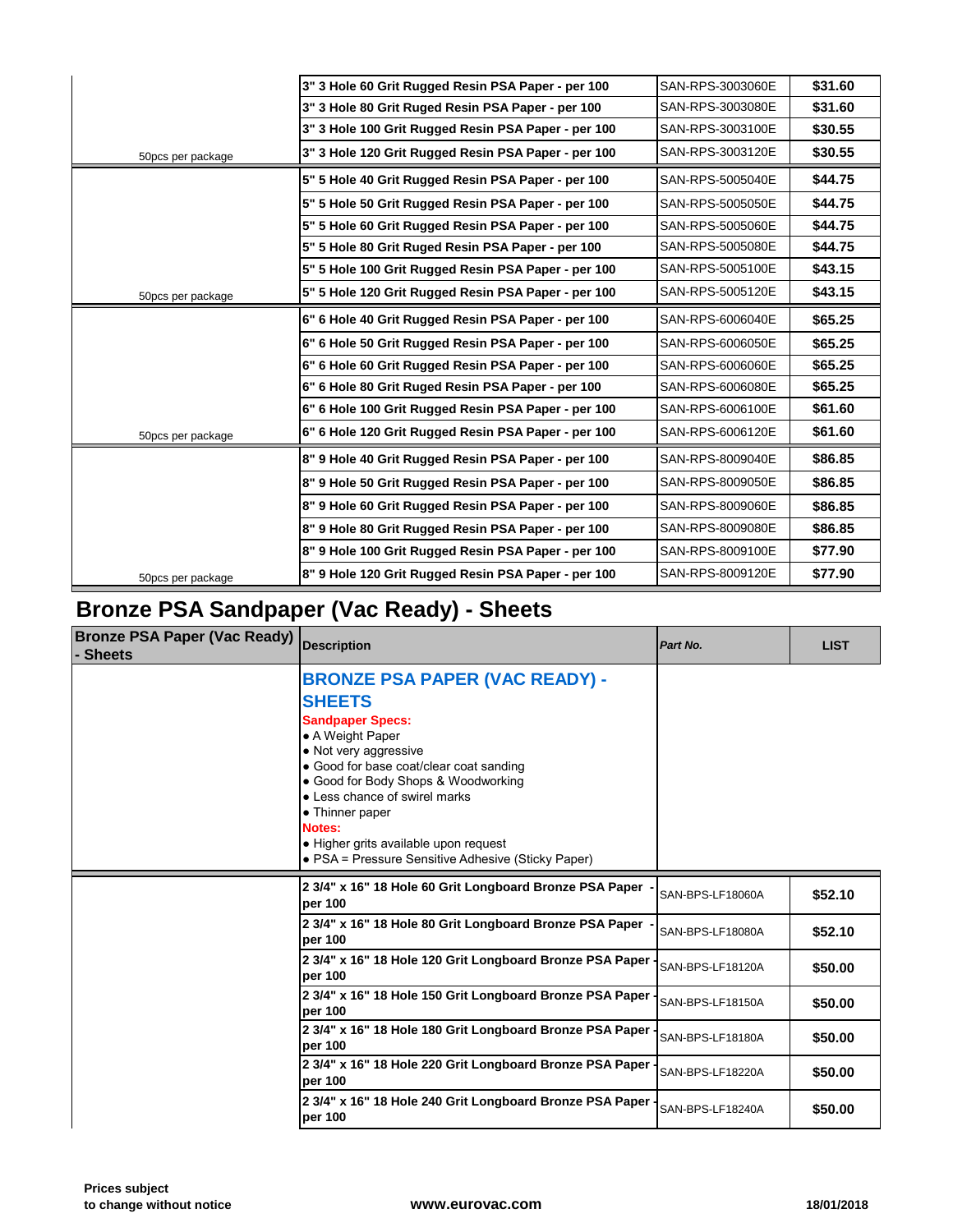|                   | 2 3/4" x 16" 18 Hole 280 Grit Longboard Bronze PSA Paper -<br>per 100 | SAN-BPS-LF18280A |
|-------------------|-----------------------------------------------------------------------|------------------|
| 50pcs per package | 2 3/4" x 16" 18 Hole 320 Grit Longboard Bronze PSA Paper -<br>per 100 | SAN-BPS-LF18320A |
|                   | 3" x 4" 4 Hole 60 Grit Bronze PSA Paper - per 100                     | SAN-BPS-3X44060A |
|                   | 3" x 4" 4 Hole 80 Grit Bronze PSA Paper - per 100                     | SAN-BPS-3X44080A |
|                   | 3" x 4" 4 Hole 100 Grit Bronze PSA Paper - per 100                    | SAN-BPS-3X44100A |
|                   | 3" x 4" 4 Hole 120 Grit Bronze PSA Paper - per 100                    | SAN-BPS-3X44120A |
|                   | 3" x 4" 4 Hole 150 Grit Bronze PSA Paper - per 100                    | SAN-BPS-3X44150A |
|                   | 3" x 4" 4 Hole 180 Grit Bronze PSA Paper - per 100                    | SAN-BPS-3X44180A |
|                   | 3" x 4" 4 Hole 220 Grit Bronze PSA Paper - per 100                    | SAN-BPS-3X44220A |
|                   | 3" x 4" 4 Hole 240 Grit Bronze PSA Paper - per 100                    | SAN-BPS-3X44240A |
|                   | 3" x 4" 4 Hole 280 Grit Bronze PSA Paper - per 100                    | SAN-BPS-3X44280A |
| 50pcs per package | 3" x 4" 4 Hole 320 Grit Bronze PSA Paper - per 100                    | SAN-BPS-3X44320A |
|                   | 3 2/3" x 7" 10 Hole 60 Grit Jitterbug Bronze PSA Paper - per<br>100   | SAN-BPS-JB10060A |
|                   | 3 2/3" x 7" 10 Hole 80 Grit Jitterbug Bronze PSA Paper - per<br>100   | SAN-BPS-JB10080A |
|                   | 3 2/3" x 7" 10 Hole 100 Grit Jitterbug Bronze PSA Paper -<br>per 100  | SAN-BPS-JB10100A |
|                   | 3 2/3" x 7" 10 Hole 120 Grit Jitterbug Bronze PSA Paper -<br>per 100  | SAN-BPS-JB10120A |
|                   | 3 2/3" x 7" 10 Hole 150 Grit Jitterbug Bronze PSA Paper -<br>per 100  | SAN-BPS-JB10150A |
|                   | 3 2/3" x 7" 10 Hole 180 Grit Jitterbug Bronze PSA Paper -<br>per 100  | SAN-BPS-JB10180A |
|                   | 3 2/3" x 7" 10 Hole 220 Grit Jitterbug Bronze PSA Paper -<br>per 100  | SAN-BPS-JB10220A |
|                   | 3 2/3" x 7" 10 Hole 240 Grit Jitterbug Bronze PSA Paper -<br>per 100  | SAN-BPS-JB10240A |
|                   | 3 2/3" x 7" 10 Hole 280 Grit Jitterbug Bronze PSA Paper -<br>per 100  | SAN-BPS-JB00280A |
| 50pcs per package | 3 2/3" x 7" 10 Hole 320 Grit Jitterbug Bronze PSA Paper -<br>per 100  | SAN-BPS-JB10320A |

## **Silver PSA Sandpaper (Vac Ready) - Sheets**

| <b>Silver PSA Paper (Vac Ready) -</b><br><b>Sheets</b> | <b>Description</b>                                                                                                                                                                                                                                                                                                                                                       | Part No.         |
|--------------------------------------------------------|--------------------------------------------------------------------------------------------------------------------------------------------------------------------------------------------------------------------------------------------------------------------------------------------------------------------------------------------------------------------------|------------------|
|                                                        | SILVER PSA PAPER (VAC READY) -<br><b>SHEETS</b><br><b>Sandpaper Specs:</b><br>• B Weight Paper<br>• More aggressive than Grey Paper<br>• Aggressive nature is achieved in how the paper is<br>glued/bonded<br>• Good for Fiberglass<br>$\bullet$ Cuts very fast<br>Notes:<br>• Higher grits available upon request<br>• PSA = Pressure Sensitive Adhesive (Sticky Paper) |                  |
|                                                        | 2 3/4" x 16" 18 Hole 60 Grit Longboard Silver PSA Paper -<br>per 100                                                                                                                                                                                                                                                                                                     | SAN-SPS-LF18060B |
|                                                        | 2 3/4" x 16" 18 Hole 80 Grit Longboard Silver PSA Paper -<br>per 100                                                                                                                                                                                                                                                                                                     | SAN-SPS-LF18080B |
|                                                        |                                                                                                                                                                                                                                                                                                                                                                          |                  |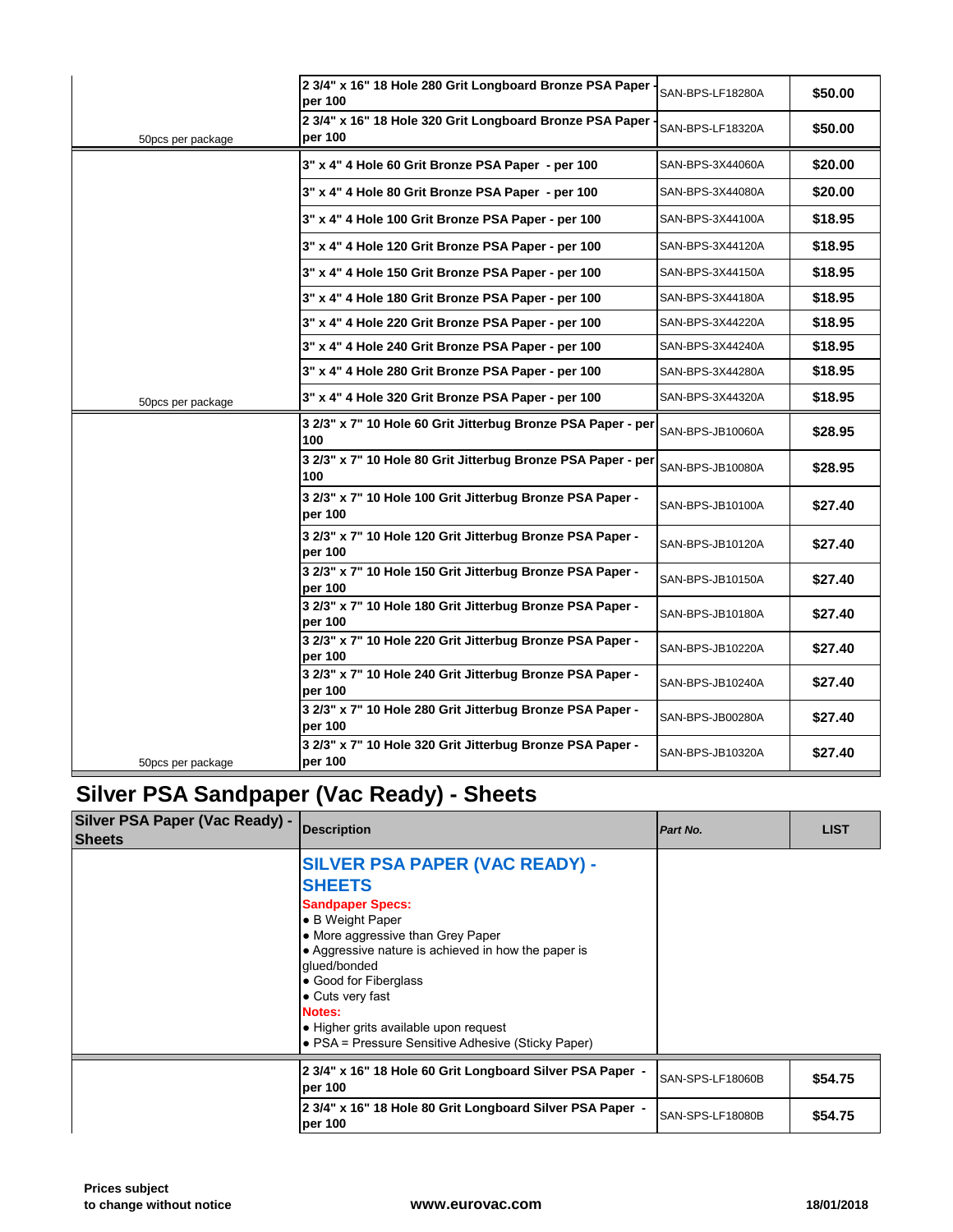|                   | 2 3/4" x 16" 18 Hole 120 Grit Longboard Silver PSA Paper -<br>per 100 | SAN-SPS-LF18120B |
|-------------------|-----------------------------------------------------------------------|------------------|
|                   | 2 3/4" x 16" 18 Hole 150 Grit Longboard Silver PSA Paper -<br>per 100 | SAN-SPS-LF18150B |
|                   | 2 3/4" x 16" 18 Hole 180 Grit Longboard Silver PSA Paper -<br>per 100 | SAN-SPS-LF18180B |
|                   | 2 3/4" x 16" 18 Hole 220 Grit Longboard Silver PSA Paper -<br>per 100 | SAN-SPS-LF18220B |
|                   | 2 3/4" x 16" 18 Hole 240 Grit Longboard Silver PSA Paper -<br>per 100 | SAN-SPS-LF18240B |
|                   | 2 3/4" x 16" 18 Hole 280 Grit Longboard Silver PSA Paper -<br>per 100 | SAN-SPS-LF10280B |
| 50pcs per package | 2 3/4" x 16" 18 Hole 320 Grit Longboard Silver PSA Paper -<br>per 100 | SAN-SPS-LF18320B |
|                   | 3" x 4" 4 Hole 60 Grit Silver PSA Paper - per 100                     | SAN-SPS-3X44060B |
|                   | 3" x 4" 4 Hole 80 Grit Silver PSA Paper - per 100                     | SAN-SPS-3X44080B |
|                   | 3" x 4" 4 Hole 100 Grit Silver PSA Paper - per 100                    | SAN-SPS-3X44100B |
|                   | 3" x 4" 4 Hole 120 Grit Silver PSA Paper - per 100                    | SAN-SPS-3X44120B |
|                   | 3" x 4" 4 Hole 150 Grit Silver PSA Paper - per 100                    | SAN-SPS-3X44150B |
|                   | 3" x 4" 4 Hole 180 Grit Silver PSA Paper - per 100                    | SAN-SPS-3X44180B |
|                   | 3" x 4" 4 Hole 220 Grit Silver PSA Paper - per 100                    | SAN-SPS-3X44220B |
|                   | 3" x 4" 4 Hole 240 Grit Silver PSA Paper - per 100                    | SAN-SPS-3X44240B |
|                   | 3" x 4" 4 Hole 280 Grit Silver PSA Paper - per 100                    | SAN-SPS-3X44280B |
| 50pcs per package | 3" x 4" 4 Hole 320 Grit Silver PSA Paper - per 100                    | SAN-SPS-3X44320B |
|                   | 3 2/3" x 7" 10 Hole 60 Grit Jitterbug Silver PSA Paper - per<br>100   | SAN-SPS-JB10060B |
|                   | 3 2/3" x 7" 10 Hole 80 Grit Jitterbug Silver PSA Paper - per<br>100   | SAN-SPS-JB10080B |
|                   | 3 2/3" x 7" 10 Hole 100 Grit Jitterbug Silver PSA Paper - per<br>100  | SAN-SPS-JB10100B |
|                   | 3 2/3" x 7" 10 Hole 120 Grit Jitterbug Silver PSA Paper - per<br>100  | SAN-SPS-JB10120B |
|                   | 3 2/3" x 7" 10 Hole 150 Grit Jitterbug Silver PSA Paper - per<br>100  | SAN-SPS-JB10150B |
|                   | 3 2/3" x 7" 10 Hole 180 Grit Jitterbug Silver PSA Paper - per<br>100  | SAN-SPS-JB10180B |
|                   | 3 2/3" x 7" 10 Hole 220 Grit Jitterbug Silver PSA Paper - per<br>100  | SAN-SPS-JB10220B |
|                   | 3 2/3" x 7" 10 Hole 240 Grit Jitterbug Silver PSA Paper - per<br>100  | SAN-SPS-JB10240B |
|                   | 3 2/3" x 7" 10 Hole 280 Grit Jitterbug Silver PSA Paper - per<br>100  | SAN-SPS-JB00280B |
| 50pcs per package | 3 2/3" x 7" 10 Hole 320 Grit Jitterbug Silver PSA Paper - per<br>100  | SAN-SPS-JB10320B |
|                   |                                                                       |                  |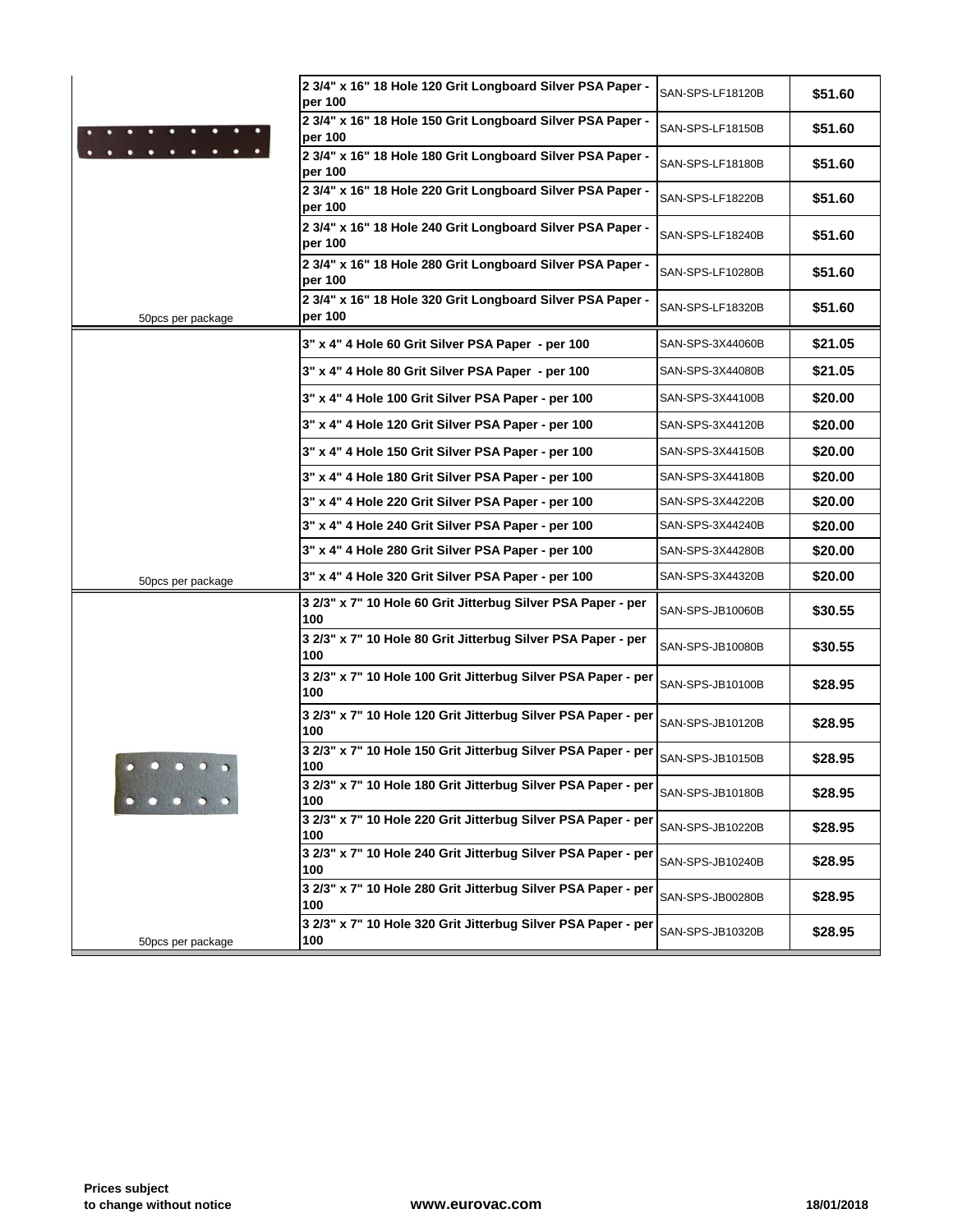# **Gold PSA Sandpaper (Vac Ready) - Sheets**

| <b>Gold PSA Paper (Vac Ready) -</b><br><b>Sheets</b> | <b>Description</b>                                                                                   | Part No.         |  |
|------------------------------------------------------|------------------------------------------------------------------------------------------------------|------------------|--|
|                                                      | <b>GOLD PSA PAPER (VAC READY) -</b>                                                                  |                  |  |
|                                                      | <b>SHEETS</b>                                                                                        |                  |  |
|                                                      | <b>Sandpaper Specs:</b>                                                                              |                  |  |
|                                                      | • C Weight Paper                                                                                     |                  |  |
|                                                      | • Anti-clog - Higher Sanding Efficiency<br>• Suitable For Quick Change Sanding, Polishing On Paint & |                  |  |
|                                                      | <b>Curved Surfaces</b>                                                                               |                  |  |
|                                                      | <b>Notes:</b><br>• Higher grits available upon request                                               |                  |  |
|                                                      | • PSA = Pressure Sensitive Adhesive (Sticky Paper)                                                   |                  |  |
|                                                      | 2 3/4" x 16" 18 Hole 60 Grit Longboard Gold PSA Paper -<br>per 100                                   | SAN-YPS-LF18060C |  |
|                                                      | 2 3/4" x 16" 18 Hole 80 Grit Longboard Gold PSA Paper -<br>per 100                                   | SAN-YPS-LF18080C |  |
|                                                      | 2 3/4" x 16" 18 Hole 120 Grit Longboard Gold PSA Paper -<br>per 100                                  | SAN-YPS-LF18120C |  |
|                                                      | 2 3/4" x 16" 18 Hole 150 Grit Longboard Gold PSA Paper -<br>per 100                                  | SAN-YPS-LF18150C |  |
|                                                      | 2 3/4" x 16" 18 Hole 180 Grit Longboard Gold PSA Paper -<br>per 100                                  | SAN-YPS-LF18180C |  |
|                                                      | 2 3/4" x 16" 18 Hole 220 Grit Longboard Gold PSA Paper -<br>per 100                                  | SAN-YPS-LF18220C |  |
|                                                      | 2 3/4" x 16" 18 Hole 240 Grit Longboard Gold PSA Paper -<br>per 100                                  | SAN-YPS-LF18240C |  |
|                                                      | 2 3/4" x 16" 18 Hole 280 Grit Longboard Gold PSA Paper -<br>per 100                                  | SAN-YPS-LF18280C |  |
| 50pcs per package                                    | 2 3/4" x 16" 18 Hole 320 Grit Longboard Gold PSA Paper -<br>per 100                                  | SAN-YPS-LF18320C |  |
|                                                      | 3" x 4" 4 Hole 60 Grit Gold PSA Paper - per 100                                                      | SAN-YPS-3X44060C |  |
|                                                      | 3" x 4" 4 Hole 80 Grit Gold PSA Paper - per 100                                                      | SAN-YPS-3X44080C |  |
|                                                      | 3" x 4" 4 Hole 100 Grit Gold PSA Paper - per 100                                                     | SAN-YPS-3X44100C |  |
|                                                      | 3" x 4" 4 Hole 120 Grit Gold PSA Paper - per 100                                                     | SAN-YPS-3X44120C |  |
|                                                      | 3" x 4" 4 Hole 150 Grit Gold PSA Paper - per 100                                                     | SAN-YPS-3X44150C |  |
|                                                      | 3" x 4" 4 Hole 180 Grit Gold PSA Paper - per 100                                                     | SAN-YPS-3X44180C |  |
|                                                      | 3" x 4" 4 Hole 220 Grit Gold PSA Paper - per 100                                                     | SAN-YPS-3X44220C |  |
|                                                      | 3" x 4" 4 Hole 240 Grit Gold PSA Paper - per 100                                                     | SAN-YPS-3X44240C |  |
|                                                      | 3" x 4" 4 Hole 280 Grit Gold PSA Paper - per 100                                                     | SAN-YPS-3X44280C |  |
| 50pcs per package                                    | 3" x 4" 4 Hole 320 Grit Gold PSA Paper - per 100                                                     | SAN-YPS-3X44320C |  |
|                                                      | 3 2/3" x 7" 10 Hole 60 Grit Jitterbug Gold PSA Paper - per<br>100                                    | SAN-YPS-JB10060C |  |
|                                                      | 3 2/3" x 7" 10 Hole 80 Grit Jitterbug Gold PSA Paper - per<br>100                                    | SAN-YPS-JB10080C |  |
|                                                      | 3 2/3" x 7" 10 Hole 100 Grit Jitterbug Gold PSA Paper - per<br>100                                   | SAN-YPS-JB10100C |  |
|                                                      | 3 2/3" x 7" 10 Hole 120 Grit Jitterbug Gold PSA Paper - per<br>100                                   | SAN-YPS-JB10120C |  |
|                                                      | 3 2/3" x 7" 10 Hole 150 Grit Jitterbug Gold PSA Paper - per<br>100                                   | SAN-YPS-JB10150C |  |
|                                                      | 3 2/3" x 7" 10 Hole 180 Grit Jitterbug Gold PSA Paper - per<br>100                                   | SAN-YPS-JB10180C |  |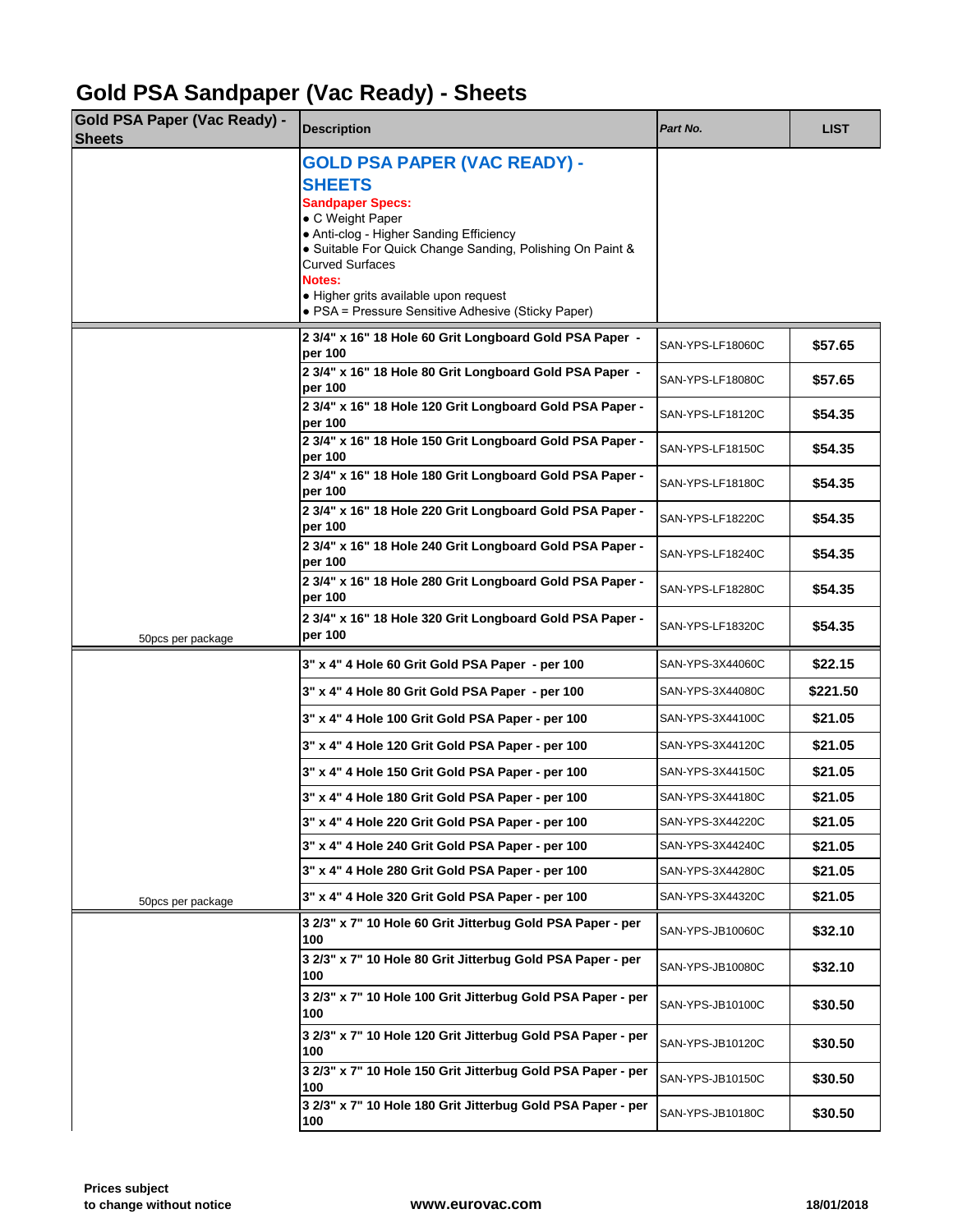| 3 2/3" x 7" 10 Hole 240 Grit Jitterbug Gold PSA Paper - per<br>100                      | SAN-YPS-JB10240C |
|-----------------------------------------------------------------------------------------|------------------|
| 3 2/3" x 7" 10 Hole 280 Grit Jitterbug Gold PSA Paper - per<br>100                      | SAN-YPS-JB00280C |
| 3 2/3" x 7" 10 Hole 320 Grit Jitterbug Gold PSA Paper - per<br>100<br>50pcs per package | SAN-YPS-JB10320C |

### **Rugged Resin PSA Sandpaper (Vac Ready) - Sheets**

| <b>Rugged Resin PSA Paper (Vac</b><br><b>Ready) - Sheets</b> | <b>Description</b>                                                                                                                                                                                                                      | Part No.         |
|--------------------------------------------------------------|-----------------------------------------------------------------------------------------------------------------------------------------------------------------------------------------------------------------------------------------|------------------|
|                                                              | <b>RUGGED RESIN PSA PAPER (VAC</b><br><b>READY) - SHEETS</b><br><b>Sandpaper Specs:</b><br>• E Weight Paper<br>• Extremly durable & aggressive<br>• Not very flexible<br>• Heavy duty applications<br>• Typically not used beyond 120gr |                  |
|                                                              | 2 3/4" x 16" 18 Hole 40 Grit Longboard Rugged Resin PSA<br>Paper - per 100                                                                                                                                                              | SAN-RPS-LF18040E |
|                                                              | 2 3/4" x 16" 18 Hole 50 Grit Longboard Rugged Resin PSA<br>Paper - per 100                                                                                                                                                              | SAN-RPS-LF18050E |
|                                                              | 2 3/4" x 16" 18 Hole 60 Grit Longboard Rugged Resin PSA<br>Paper - per 100                                                                                                                                                              | SAN-RPS-LF18060E |
|                                                              | 2 3/4" x 16" 18 Hole 80 Grit Longboard Rugged Resin PSA<br>Paper - per 100                                                                                                                                                              | SAN-RPS-LF18080E |
|                                                              | 2 3/4" x 16" 18 Hole 100 Grit Longboard Rugged Resin PSA<br>Paper - per 100                                                                                                                                                             | SAN-RPS-LF18100E |
| 50pcs per package                                            | 2 3/4" x 16" 18 Hole 120 Grit Longboard Rugged Resin PSA<br>Paper - per 100                                                                                                                                                             | SAN-RPS-LF18120E |
|                                                              | 3" x 4" 4 Hole 40 Grit Rugged Resin PSA Paper - per 100                                                                                                                                                                                 | SAN-RPS-3X44040E |
|                                                              | 3" x 4" 4 Hole 50 Grit Rugged Resin PSA Paper - per 100                                                                                                                                                                                 | SAN-RPS-3X44050E |
|                                                              | 3" x 4" 4 Hole 60 Grit Rugged Resin PSA Paper - per 100                                                                                                                                                                                 | SAN-RPS-3X44060E |
|                                                              | 3" x 4" 4 Hole 80 Grit Rugged Resin PSA Paper - per 100                                                                                                                                                                                 | SAN-RPS-3X44080E |
|                                                              | 3" x 4" 4 Hole 100 Grit Rugged Resin PSA Paper - per 100                                                                                                                                                                                | SAN-RPS-3X44100E |
| 50pcs per package                                            | 3" x 4" 4 Hole 120 Grit Rugged Resin PSA Paper - per 100                                                                                                                                                                                | SAN-RPS-3X44120E |
|                                                              | 3 2/3" x 7" 10 Hole 40 Grit Jitterbug Rugged Resin PSA<br>Paper - per 100                                                                                                                                                               | SAN-RPS-JB10040E |
|                                                              | 3 2/3" x 7" 10 Hole 50 Grit Jitterbug Rugged Resin PSA<br>Paper - per 100                                                                                                                                                               | SAN-RPS-JB10050E |
|                                                              | 3 2/3" x 7" 10 Hole 60 Grit Jitterbug Rugged Resin PSA<br>Paper - per 100                                                                                                                                                               | SAN-RPS-JB10060E |
|                                                              | 3 2/3" x 7" 10 Hole 80 Grit Jitterbug Rugged Resin PSA<br>Paper - per 100                                                                                                                                                               | SAN-RPS-JB10080E |
|                                                              | 3 2/3" x 7" 10 Hole 100 Grit Jitterbug Rugged Resin PSA<br>Paper - per 100                                                                                                                                                              | SAN-RPS-JB10100E |
| 50pcs per package                                            | 3 2/3" x 7" 10 Hole 120 Grit Jitterbug Rugged Resin PSA<br>Paper - per 100                                                                                                                                                              | SAN-RPS-JB10120E |